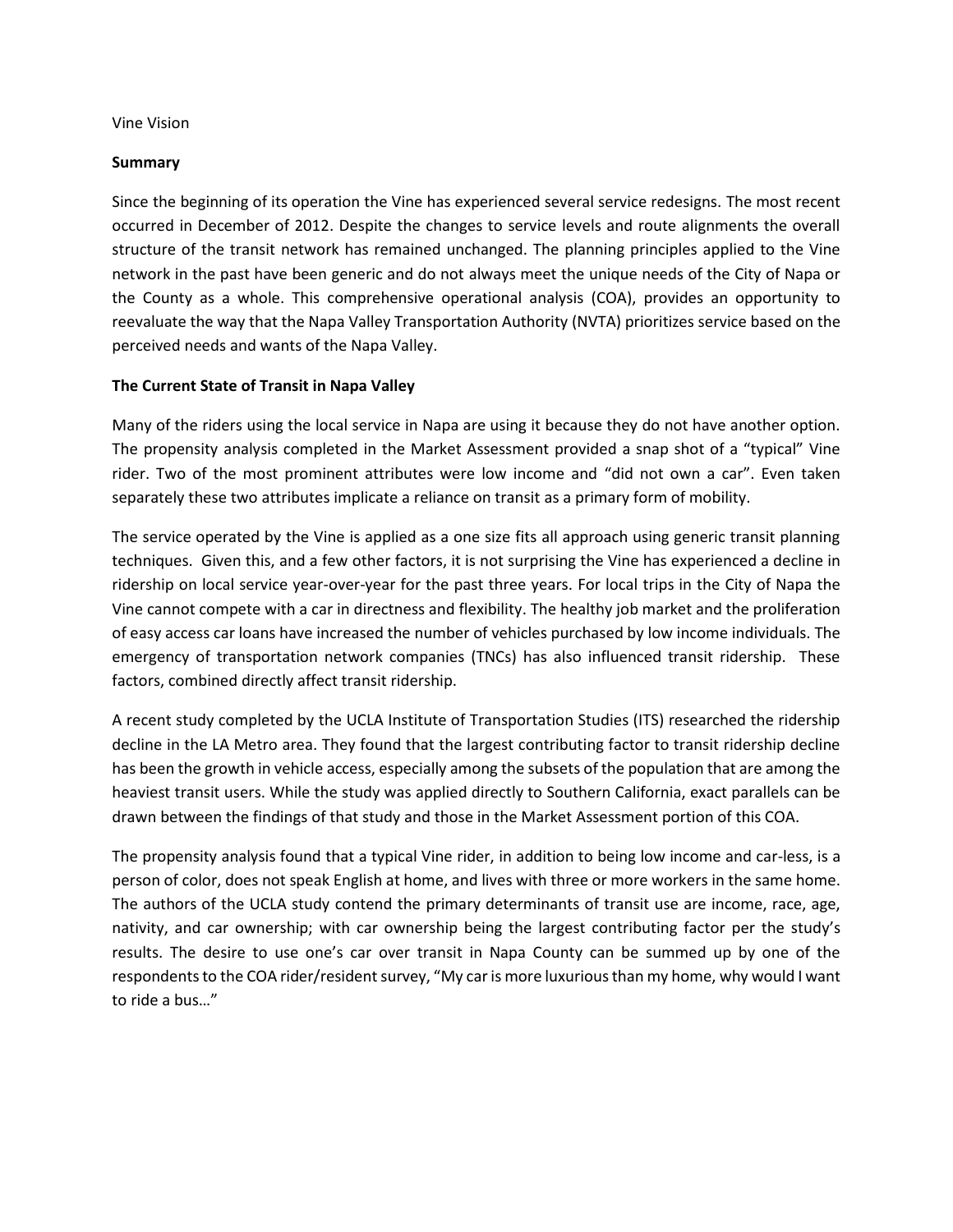#### **What is the Vine's Role in Napa County?**

Ask multiple people in Napa County what they think of the Vine and you will get responses that range from "It's a waste of tax dollars, no one ever rides it" on the negative end of the spectrum to "I use it every day, I don't know what I would do without it" on the most positive end, and everything in between. You may even get the response of, "I have never even heard of it." From an agency perspective the role of the Vine in Napa County is to provide high-quality transit services in the most efficient manner possible. The service the Vine provides should be safe, comfortable, and reliable; all the while meeting the needs of an evolving and diverse community. The aforementioned role is taken directly from the goals section in the NVTA's most recent short range transit plan (SRTP). Despite each goal having an objective with measurable standards attached to it; what "high quality", "safe", "comfortable", "reliable", and "efficient" mean in the public's eye is highly subjective.

It is very rare that a transit system can meet the exact needs of every resident it is intended to serve. The current local service in the City of Napa primarily appeals to a single market, a market that is in most cases dependent on it for one reason or another. Per the ITS study this is also a market that happens to be declining in number with each year. As more and more individuals purchase automobiles and the growing emergence of alternative transportation options, the less likely individuals are to use transit for any of their trips. The solution to the ridership decline, as suggested by the ITS study, is not to win back old riders but focus on creating transit services that attract new riders.

Surveys of riders and residents completed for both the Express Bus Study and this COA asked what residents priorities were when it came to improving transit, and solicited ideas that would entice them to ride or ride more. The top two improvements for both surveys were greater frequency and more direct service (shorter trip times).

Unfortunately the current Vine system is not structured in a way that facilitates direct and frequent service. The local service in the City of Napa is a coverage based network, meaning routes are laid out in a way that covers the most geographic area of the City. This network design affords residents with a bus route in close proximity to where they live or work but rarely provides a direct or frequent trip. Many suburban transit operations are designed this way in an attempt to serve the greatest number of people with the least number of resources. Providing transit in this manner leads to minimal service everywhere instead of quality service in strategic locations. The current state of transit operations in the City of Napa has created the situations listed below:

- In order to achieve the fastest trip, one way routes require passengers to make multiple transfers causing the use of transit to be a confusing and stressful endeavor.
- Circuitous routes consisting of long one way loops result in long travel times in at least one direction of travel.
- Routes are more often than not indirect in an attempt to cover the most geographic area.
- Reliance on timed transfers leads to uncertainty for passengers, especially with increased and growing congestion in Napa.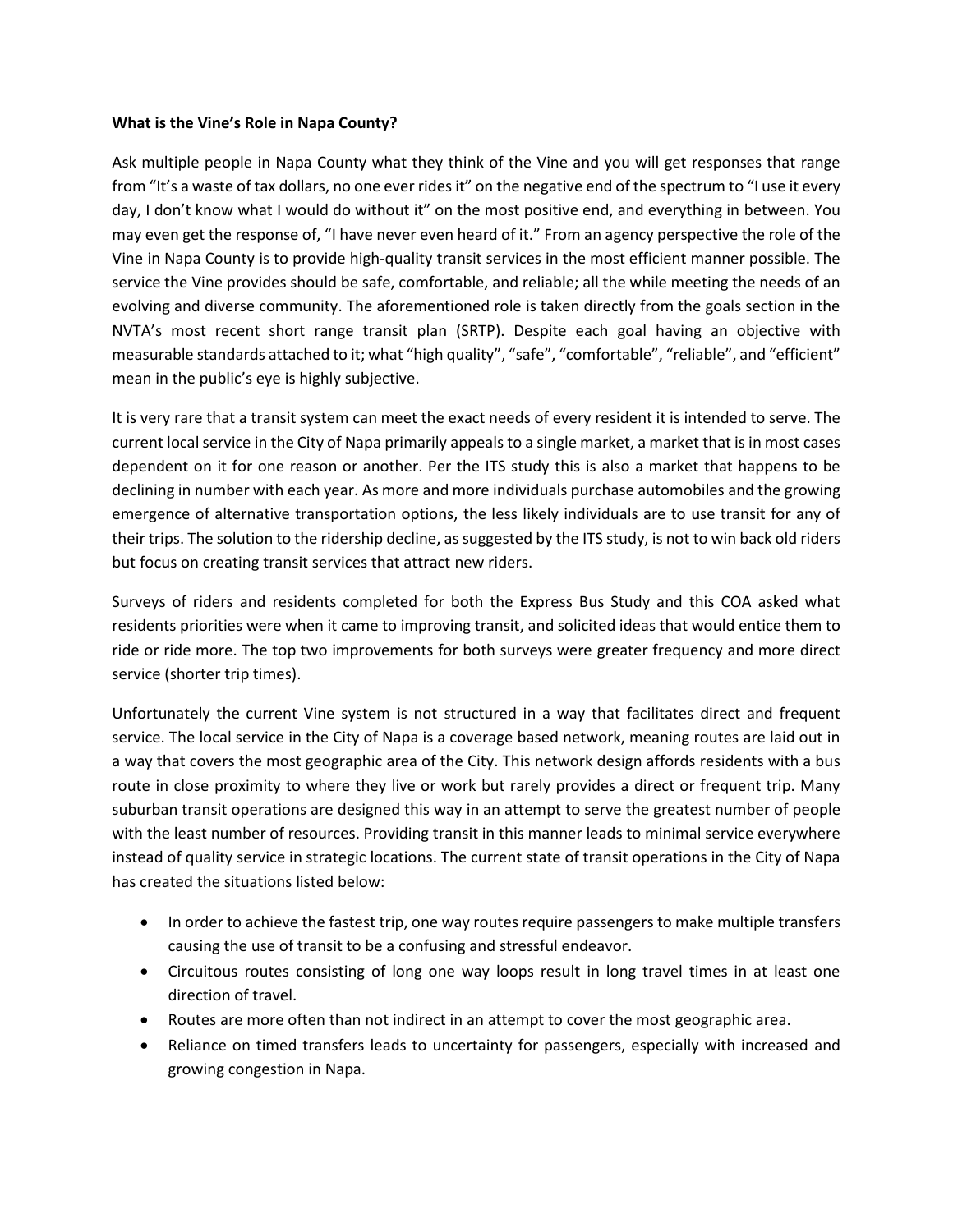- Service focused during traditional work hours does not match the work schedule of the service industry, a major sector of Napa's economy.
- Given the low densities or inherent lack of demand in portions of the Vine service area, the Vine currently over serves some areas.

These situations are obviously detrimental to operationally efficient and desirable transit service.

#### **What** *Should* **the Vine's Role be in Napa County?**

Similar to asking "what *is*…" the question "what *should*…" results in a myriad of answers. Taking the responses to the COA survey and Express Bus Survey, using the findings in the Market Assessment and the Technical Analysis, NVTA planning staff have been able to create a list of identified needs. These needs reflect what the general public would like from the transit system, as well as NVTA staffs' proposals to improve operational efficiency. The ultimate goal is to address each need resulting in a system design that makes the public agree the Vine is a high-quality (safe, comfortable, and reliable) transit services operating in the most efficient manner possible.

Table 2 shows a list of seven identified needs and the solutions that apply to each need. This list is composed of the highest ranked needs as established in the Express Bus Study survey, the COA survey, and the findings in the in the Market Assessment and Technical Analysis. Each solution has a quantitative threshold/marker. Taking a quantitative approach when entering the service planning portion of the COA allows staff to be more objective rather than subjective when allocating service. The list of solutions and their quantitative thresholds/markers can be found in Table 1.

| Solution                               | Threshold/Marker                                                  |
|----------------------------------------|-------------------------------------------------------------------|
| <b>Consolidate Routes</b>              | Local routes should be at a minimum of a quarter mile from        |
|                                        | each other and not overlap, except on major corridors             |
| Routes should not form a "loop"        | A route should have a different and distinguishable start and     |
|                                        | end point.                                                        |
| Create bi-direction service            | Trip lengths taken on a single route should be equitable in       |
|                                        | both directions.                                                  |
|                                        | Services not meeting standards in total passengers,               |
| Eliminate unproductive service         | passengers, per revenue hour, and subsidy per passenger           |
|                                        | shall be considered for elimination.                              |
| Use on-demand service to facilitate    | Only apply in locations as a first, last mile solution or to fill |
| connectivity between services.         | service gap caused by a route being eliminated.                   |
| Align schedule span and frequency with | Align service frequency and span with patterns shown in the       |
| peak commute times and work hours.     | travel behavior study.                                            |
| Create schedules that reflect seasonal | Schedules shall be released during peak tourism season, the       |
| changes in traffic patterns.           | start of the school year, and the summer months                   |
| Routes begin and end at locations      | Shopping centers, medical facilities, or central business         |
| frequented by the public               | districts                                                         |
| Routes begin and end where timed       |                                                                   |
| transfers can occur between services   | Park and rides or dedicated transit facilities                    |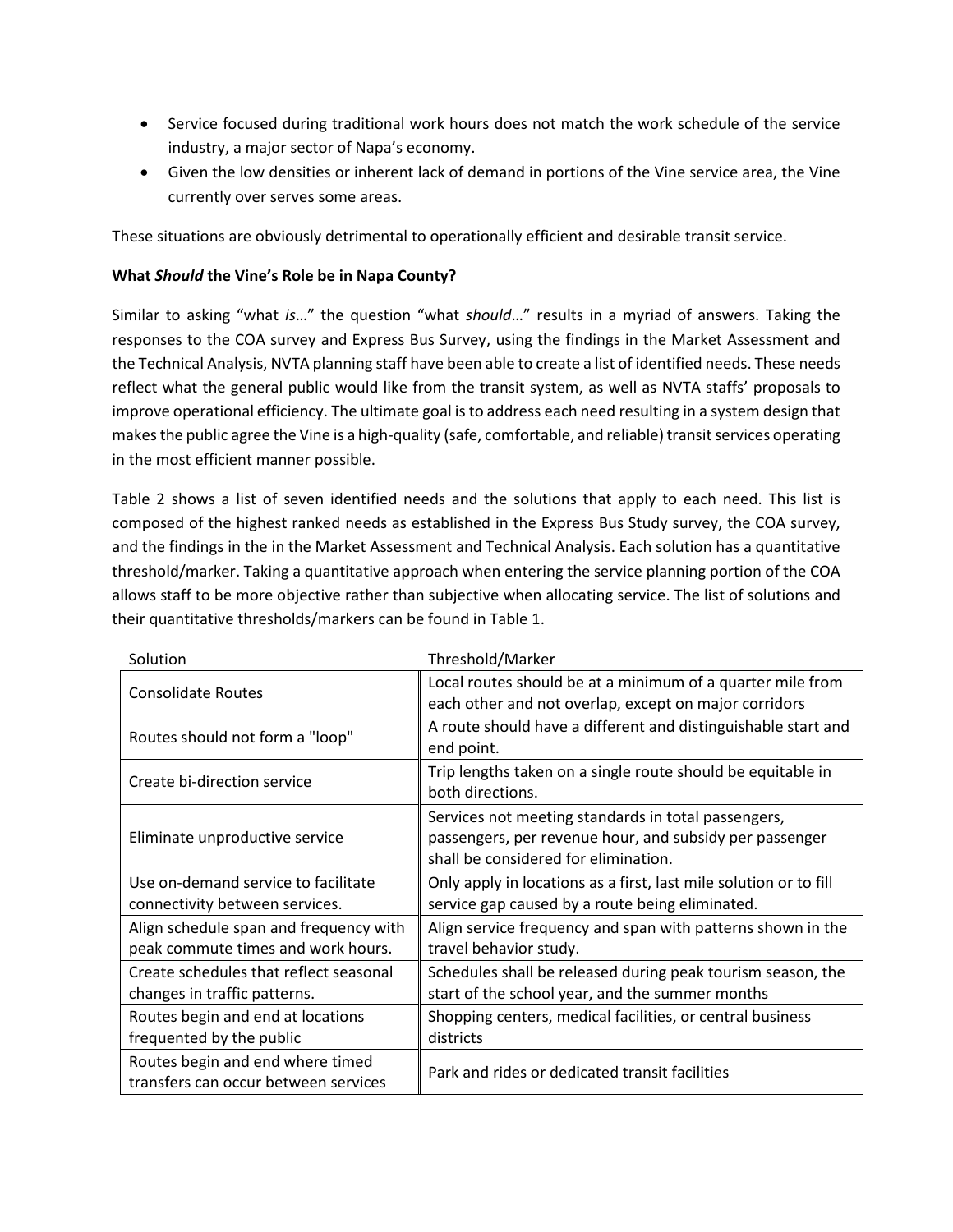#### *Table 2: Identified Needs and Solutions*

| <b>Need</b>                 | <b>Solutions</b>                                                            |
|-----------------------------|-----------------------------------------------------------------------------|
|                             | Consolidate routes.                                                         |
| More direct service         | Routes should not form a "loop".                                            |
|                             | Create bi-directional service.                                              |
|                             | Eliminate unproductive services.                                            |
|                             | Consolidate routes.                                                         |
| More frequent               | Create bi-directional service.                                              |
| service                     | Eliminate unproductive services.                                            |
|                             | Use on-demand service to facilitate connectivity between services.          |
|                             | Consolidate routes.                                                         |
| <b>Later service</b>        | Eliminate unproductive services.                                            |
|                             | Align schedule span and frequency with peak commute times and work hours.   |
|                             | Eliminate unproductive services.                                            |
| <b>Transit in closer</b>    | Use on-demand service to facilitate connectivity between services.          |
| proximity                   | Align schedules with known travel patterns not traditional work hours.      |
|                             | Use on-demand service to facilitate connectivity between services.          |
|                             | Routes begin and end at locations frequented by the public                  |
| <b>Strong anchor points</b> | Create bi-directional service                                               |
|                             | Routes begin and end where timed transfers can occur between services       |
|                             | Consolidate routes.                                                         |
| Improved                    | Eliminate unproductive services.                                            |
| connections between         | Align schedule span and frequency with peak commute times and work hours.   |
| services                    | Routes begin and/or end at locations frequented by the public               |
|                             | Routes begin and/or end where timed transfers can occur between services    |
|                             | Use on-demand service to facilitate connectivity between services.          |
|                             | Consolidate routes.                                                         |
|                             | Eliminate unproductive services.                                            |
|                             | Align schedule span and frequency with peak commute times and work hours.   |
| More reliable service       | Create consistent spacing between stops.                                    |
|                             | Where feasible establish timepoints at stops with high number of boardings. |
|                             | Use on-demand service to facilitate connectivity between services.          |
|                             | Create schedules that reflect seasonal changes in traffic patterns.         |

#### **Next Steps**

NVTA staff will review each route and how it does or does not satisfy the identified needs. Solutions will then be applied to each route. A line by line recommendation will be created for each route. Once the line by line recommendations are completed a holistic review of the routes will take place to ensure the newly designed system is able to operate cohesively. During this process, route structures could go through a range of changes. Changes could include: complete rerouting, elimination, frequency increase, replacement with on-demand service, or consolidation with another route.

Recommendations will be presented to the public, the Board, the Consumer Advocacy Committee (CAC), and the Paratransit Coordinating Council (PCC). Each group will have the opportunity to review the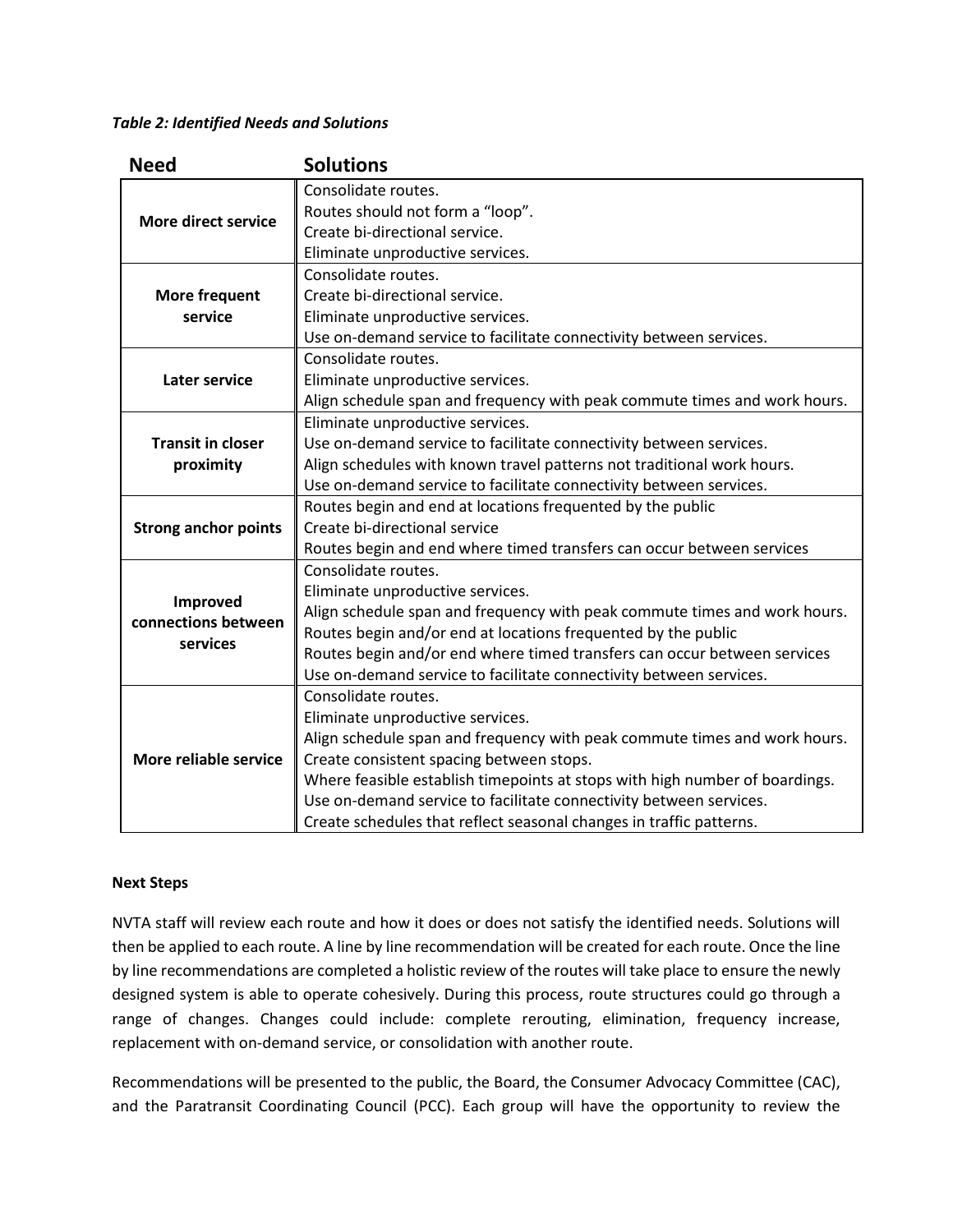redesign and provide comments. NVTA staff will take those comments and apply them where feasible. This "second draft" will result in a two phase service delivery plan. Phase One will provide short-term recommendations for service delivery. The focus of the short-term phase will be to conform with NVTA's existing capital and financial resources which could involve reallocating resources from one route to another or deploying new technologies that improve cost efficiencies. Capital resources could be used in cases were bus stops need to be relocated or installed. The changes to the system associated with Phase One will be implemented within a year of its adoption by the NVTA Board.

Phase Two will provide a long-term recommendations for service delivery. Long-term recommendations will consists of changes to create the most ideal transit system in Napa but are currently infeasible due to financial or capital constraints. These recommendations should become feasible in the future as vehicles are added to the Vine fleet and new revenue streams are realized. Changes that will be considered as part of Phase Two could include changes such as: expanded weekend service, late night service, and even service boundary expansions. These more extensive changes will also be paired with the organic growth of the Vine. Ensuring the Vine continues to support and enhance the economic and social growth of Napa will be paramount over the next ten years and beyond.

Appendix: COA Survey Results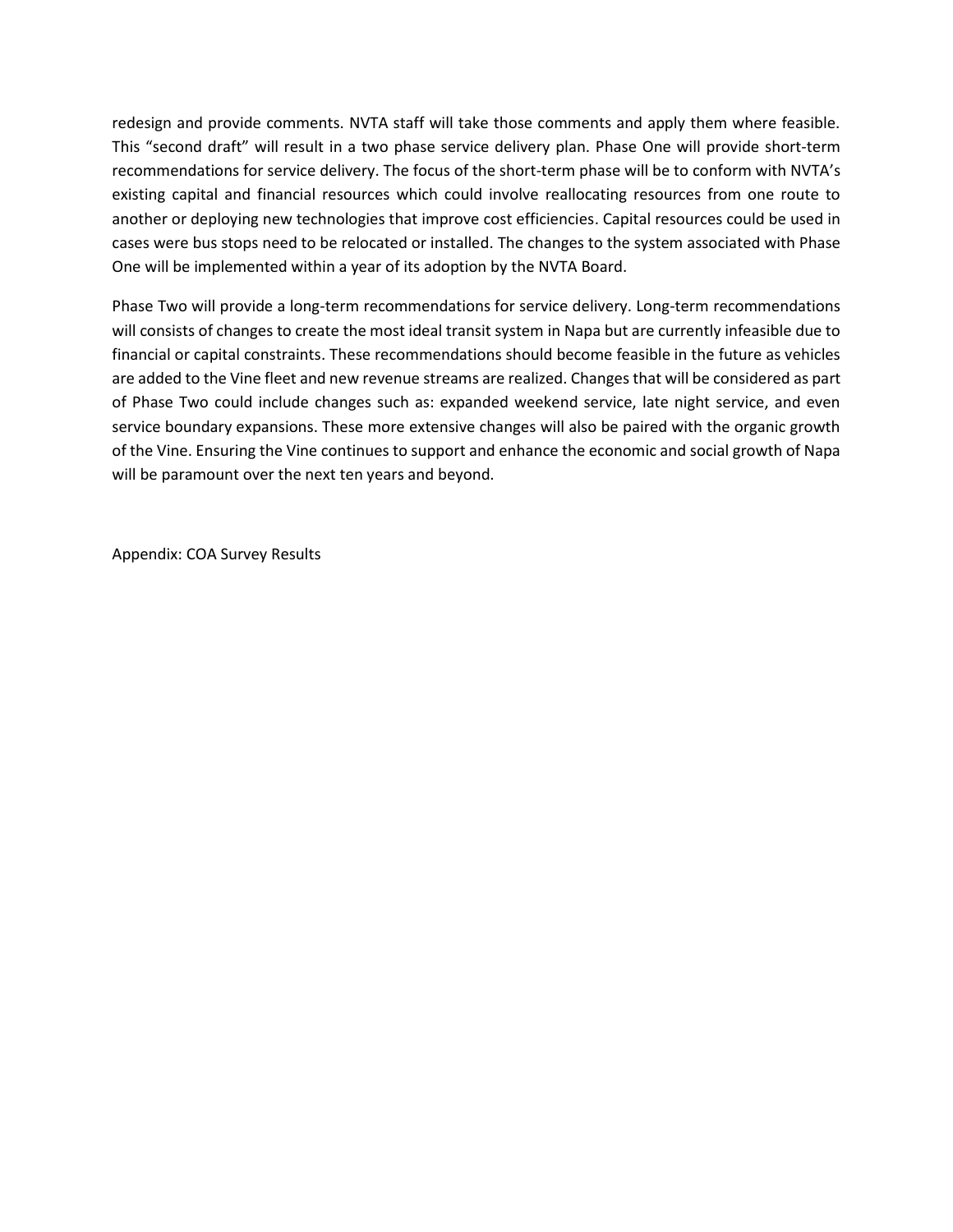

| <b>ANSWER CHOICES</b> | <b>RESPONSES</b> |     |
|-----------------------|------------------|-----|
| 18 and under          | 1.10%            | 3   |
| 19-25                 | 3.31%            | 9   |
| 26-50                 | 34.93%           | 95  |
| 51-64                 | 30.15%           | 82  |
| $65+$                 | 30.51%           | 83  |
| <b>TOTAL</b>          |                  | 272 |

# Q1 1. What is your age range?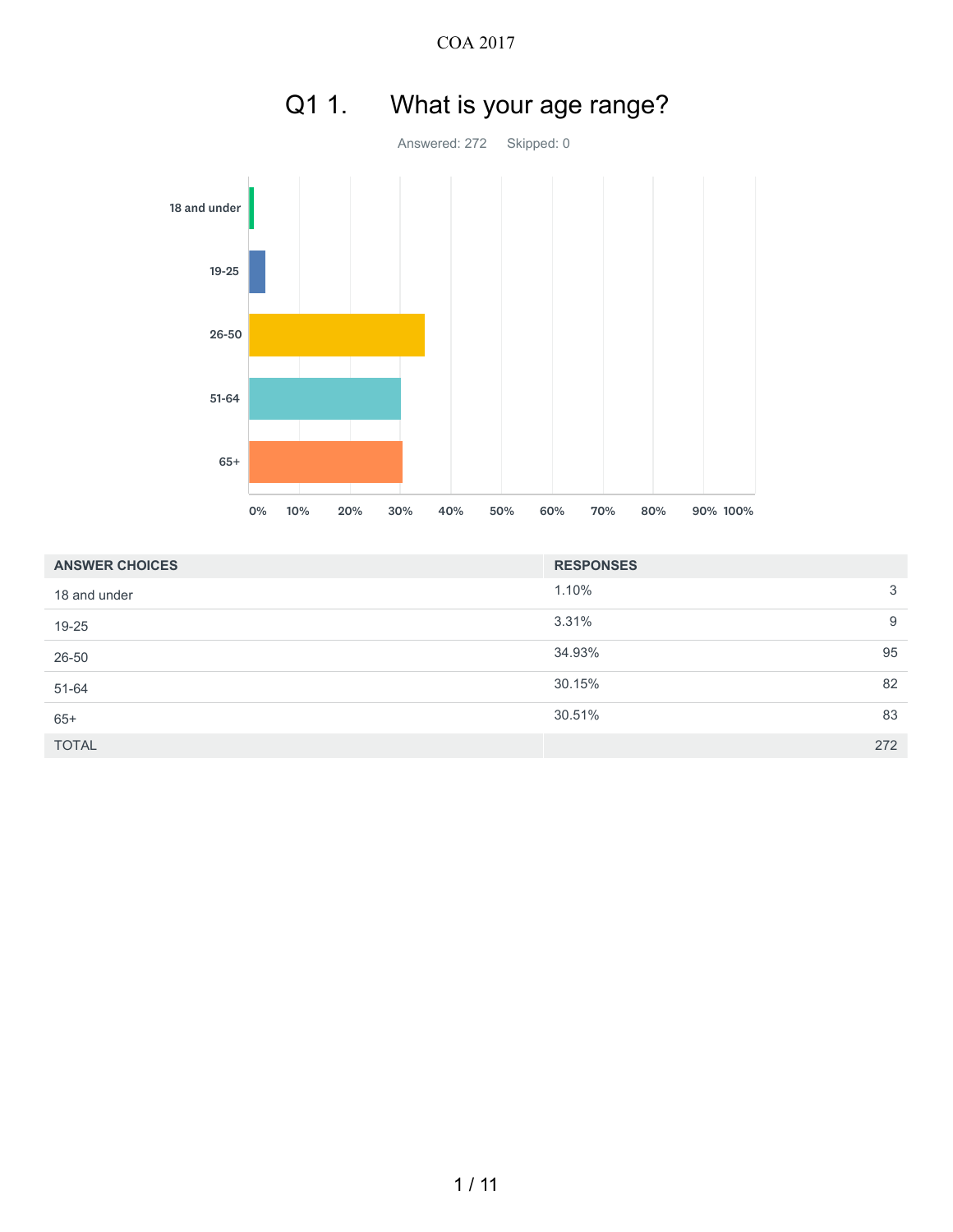

# Q2 1. Where do you live?

Answered: 263 Skipped: 9

| <b>ANSWER CHOICES</b>      | <b>RESPONSES</b> |    |
|----------------------------|------------------|----|
| American Canyon            | 13.69%           | 36 |
| Yountville                 | 5.70%            | 15 |
| St. Helena                 | 8.37%            | 22 |
| Calistoga                  | 9.51%            | 25 |
| Unincorporated Napa County | 6.08%            | 16 |
| Southwest City of Napa     | 8.37%            | 22 |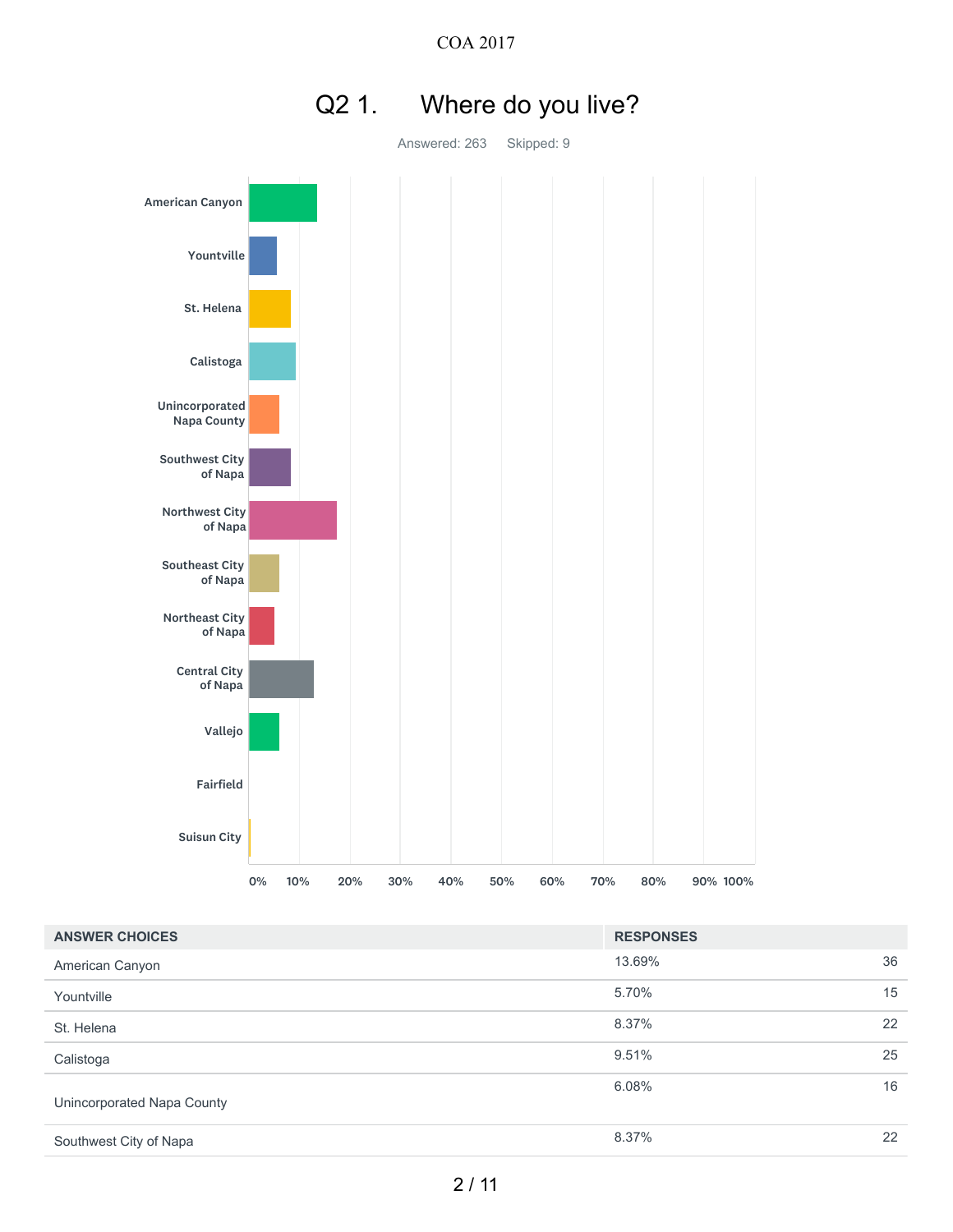| Northwest City of Napa | 17.49%   | 46  |
|------------------------|----------|-----|
| Southeast City of Napa | 6.08%    | 16  |
| Northeast City of Napa | 5.32%    | 14  |
| Central City of Napa   | 12.93%   | 34  |
| Vallejo                | 6.08%    | 16  |
| Fairfield              | $0.00\%$ | 0   |
| Suisun City            | 0.38%    |     |
| <b>TOTAL</b>           |          | 263 |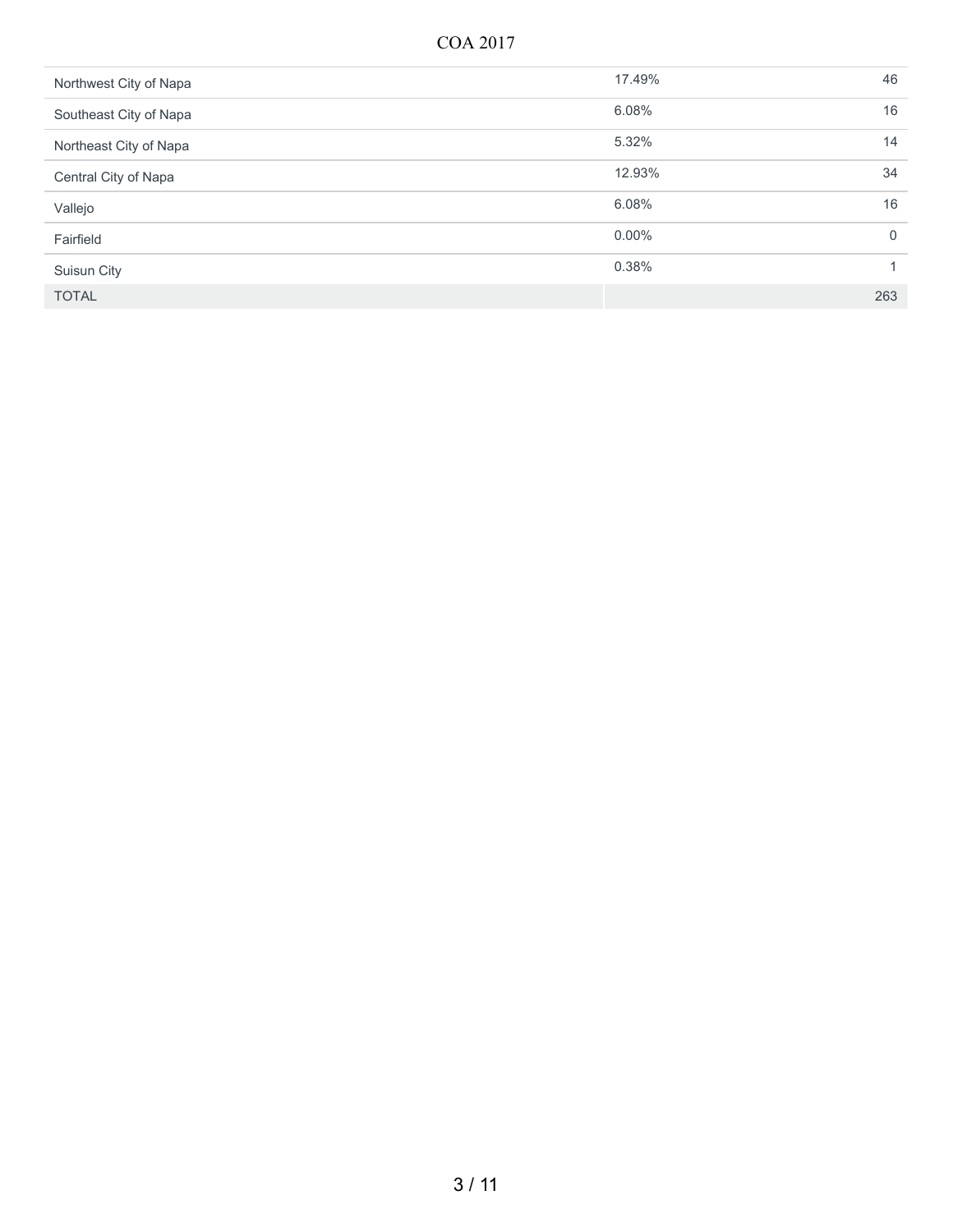### Q3 What Vine service(s) do you currently use?

Answered: 223 Skipped: 49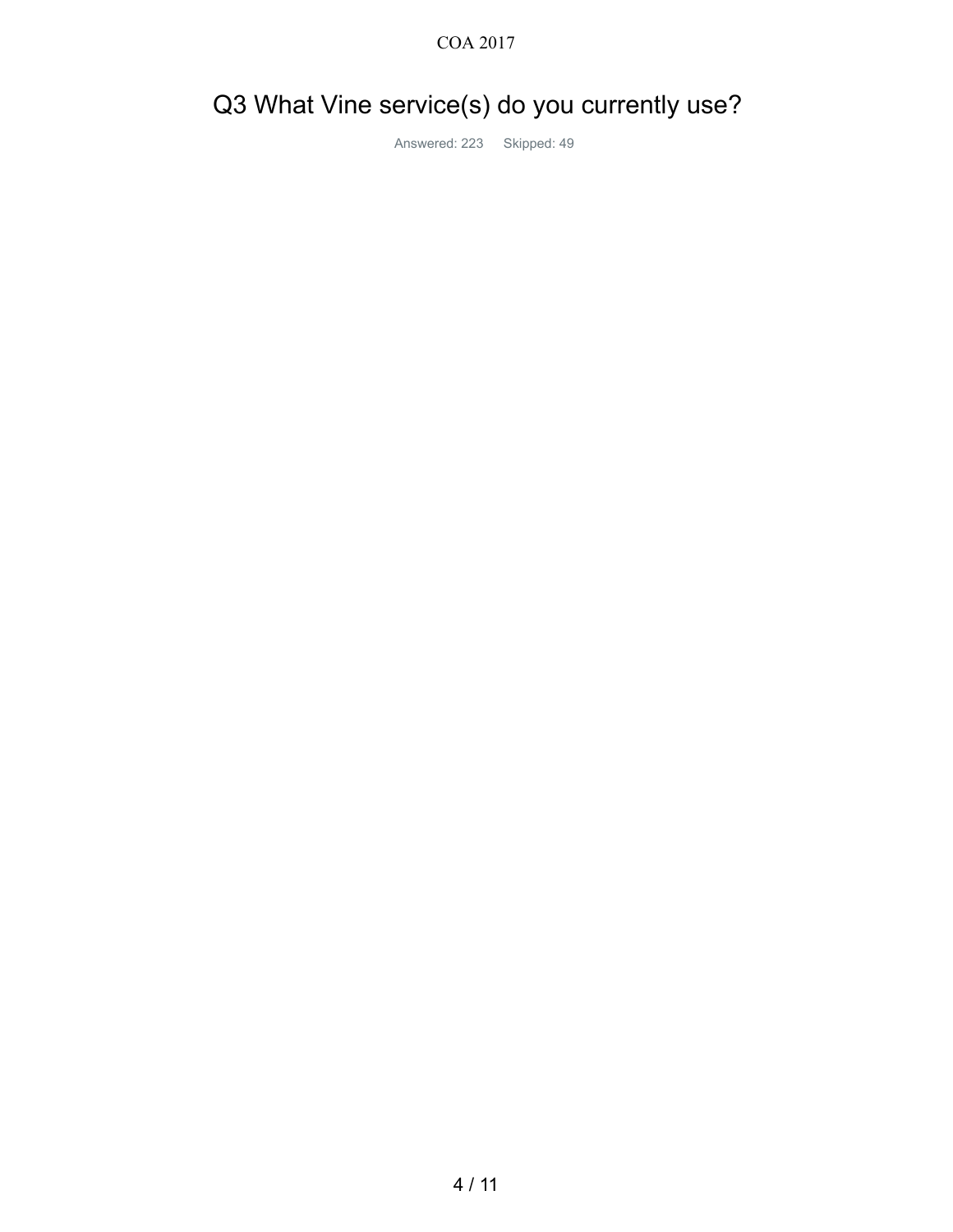

Route 1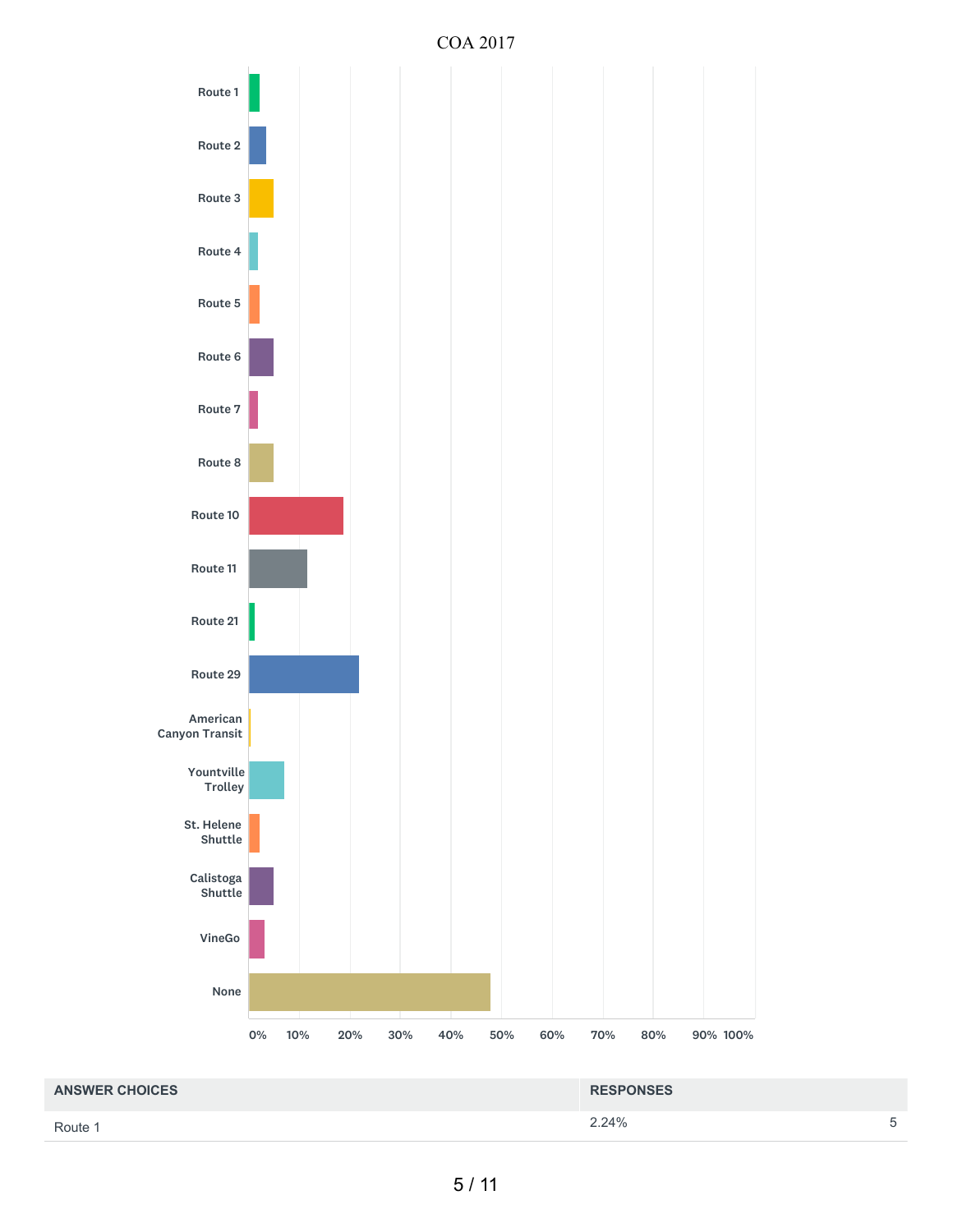COA 2017

| Route 2                       | 3.59%  | $\,8\,$        |
|-------------------------------|--------|----------------|
| Route 3                       | 4.93%  | 11             |
| Route 4                       | 1.79%  | $\overline{4}$ |
| Route 5                       | 2.24%  | $\overline{5}$ |
| Route 6                       | 4.93%  | 11             |
| Route 7                       | 1.79%  | $\overline{4}$ |
| Route 8                       | 4.93%  | 11             |
| Route 10                      | 18.83% | 42             |
| Route 11                      | 11.66% | 26             |
| Route 21                      | 1.35%  | $\mathfrak{S}$ |
| Route 29                      | 21.97% | 49             |
| American Canyon Transit       | 0.45%  | $\mathbf{1}$   |
| Yountville Trolley            | 7.17%  | 16             |
| St. Helene Shuttle            | 2.24%  | $\overline{5}$ |
| Calistoga Shuttle             | 4.93%  | 11             |
| VineGo                        | 3.14%  | $\overline{7}$ |
| None                          | 47.98% | 107            |
| <b>Total Respondents: 223</b> |        |                |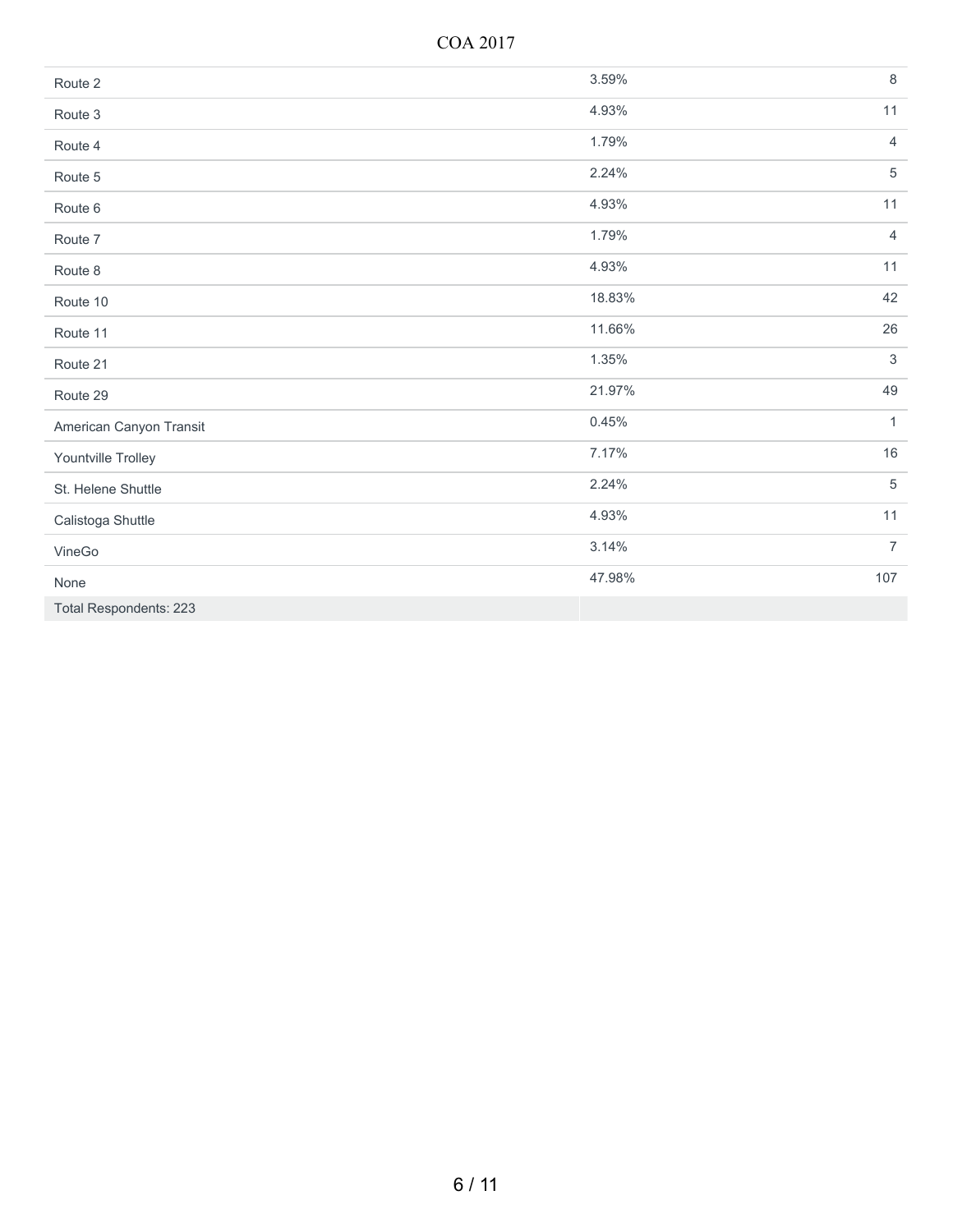

# Q4 If you answered "none" to Question 3…

| <b>ANSWER CHOICES</b>         | <b>RESPONSES</b> |     |
|-------------------------------|------------------|-----|
| Doesn't go where I need it to | 27.45%           | 42  |
| Too slow                      | 20.92%           | 32  |
| Too infrequent                | 19.61%           | 30  |
| Doesn't fit my schedule       | 19.61%           | 30  |
| Other                         | 12.42%           | 19  |
| <b>TOTAL</b>                  |                  | 153 |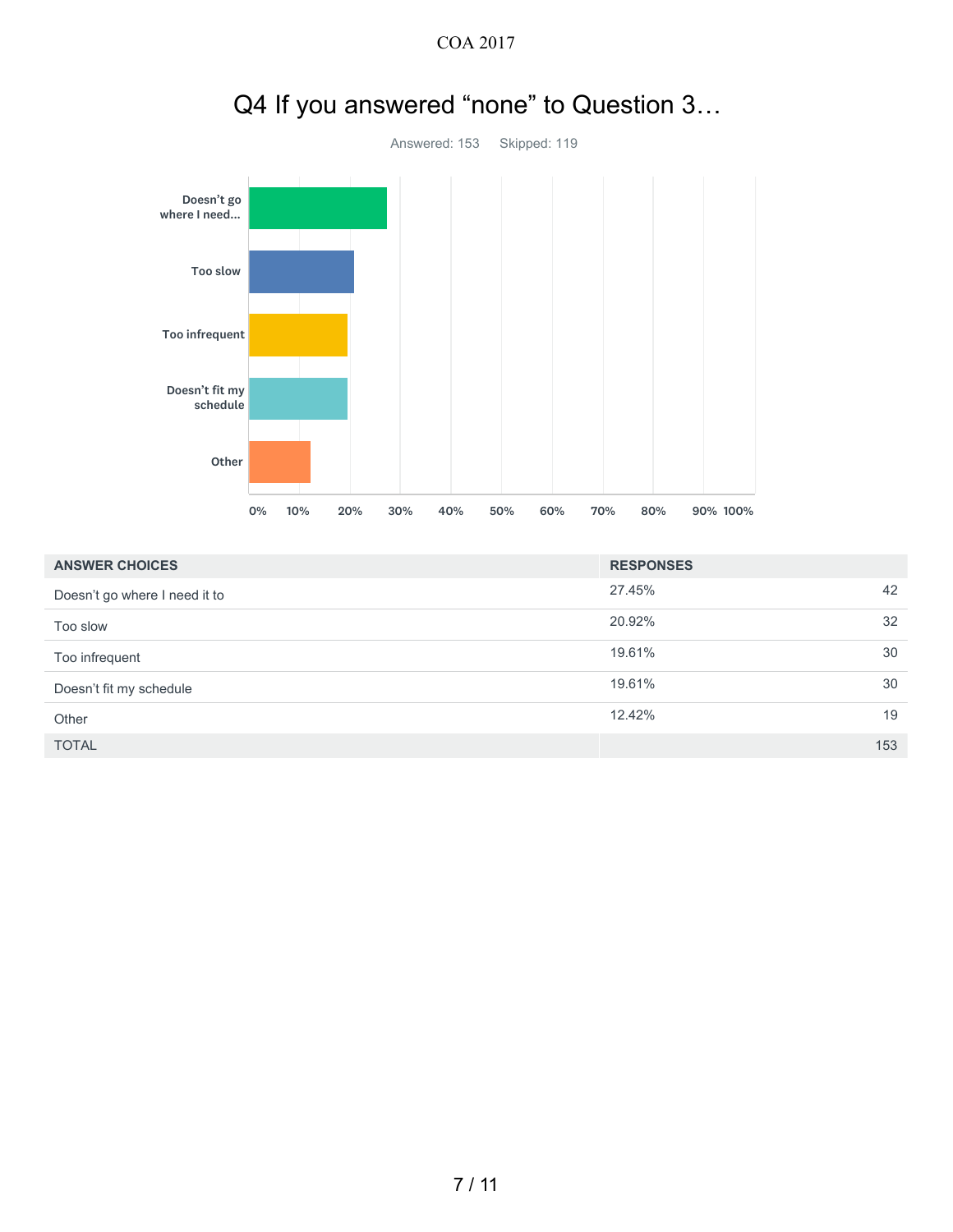### Q5 Would you be willing to travel farther from your house to a bus stop if the service was more frequent and/or direct? e.g. Walk, bike, park & ride.



| <b>ANSWER CHOICES</b> | <b>RESPONSES</b> |     |
|-----------------------|------------------|-----|
| Yes                   | 64.44%           | 174 |
| <b>No</b>             | 35.56%           | 96  |
| <b>TOTAL</b>          |                  | 270 |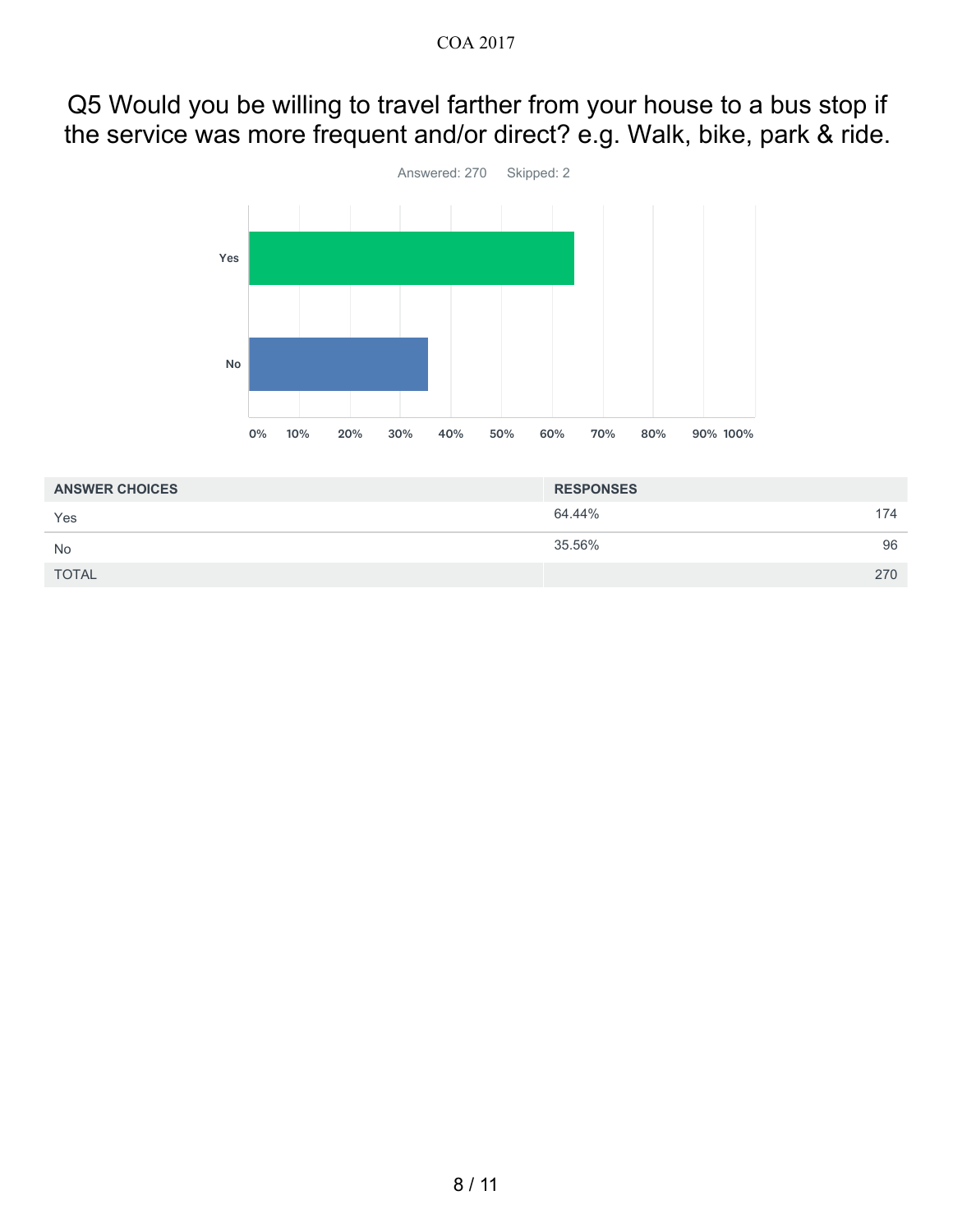

# Q6 If you answered "yes" to Question 5 how far?

| <b>ANSWER CHOICES</b>                | <b>RESPONSES</b> |     |
|--------------------------------------|------------------|-----|
| 5 minutes $($ / $\frac{1}{4}$ miles) | 43.16%           | 82  |
| 10 minutes $(\frac{1}{2})$ miles)    | 42.63%           | 81  |
| 15 minutes $($ $\frac{3}{4}$ miles)  | 14.21%           | 27  |
| <b>TOTAL</b>                         |                  | 190 |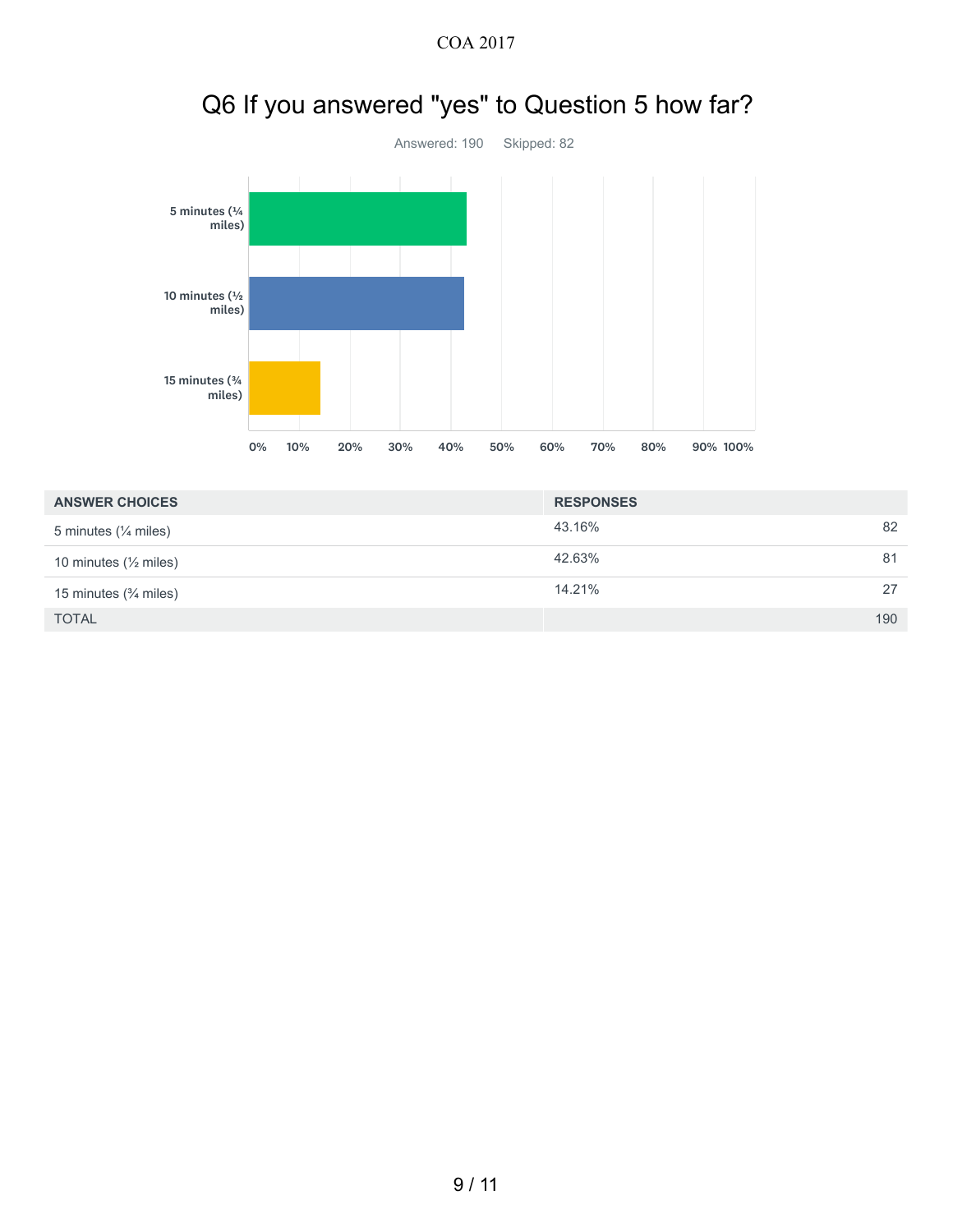### Q7 What THREE improvements would make the Vine better for you?



| <b>ANSWER CHOICES</b>                                                       | <b>RESPONSES</b> |     |
|-----------------------------------------------------------------------------|------------------|-----|
| More frequent service, bus runs more often                                  | 44.17%           | 106 |
| More direct service, for example less loops and turns                       | 43.33%           | 104 |
| Later service at night                                                      | 33.33%           | 80  |
| A bus route closer to where I live and want to go                           | 31.67%           | 76  |
| More weekend service                                                        | 31.67%           | 76  |
| On-demand service that picks me up at home and takes me to a regional route | 29.58%           | 71  |
| Other (please specify)                                                      | 22.50%           | 54  |
| Routes that run in both directions along their path of travel               | 20.83%           | 50  |
|                                                                             |                  |     |

Total Respondents: 240